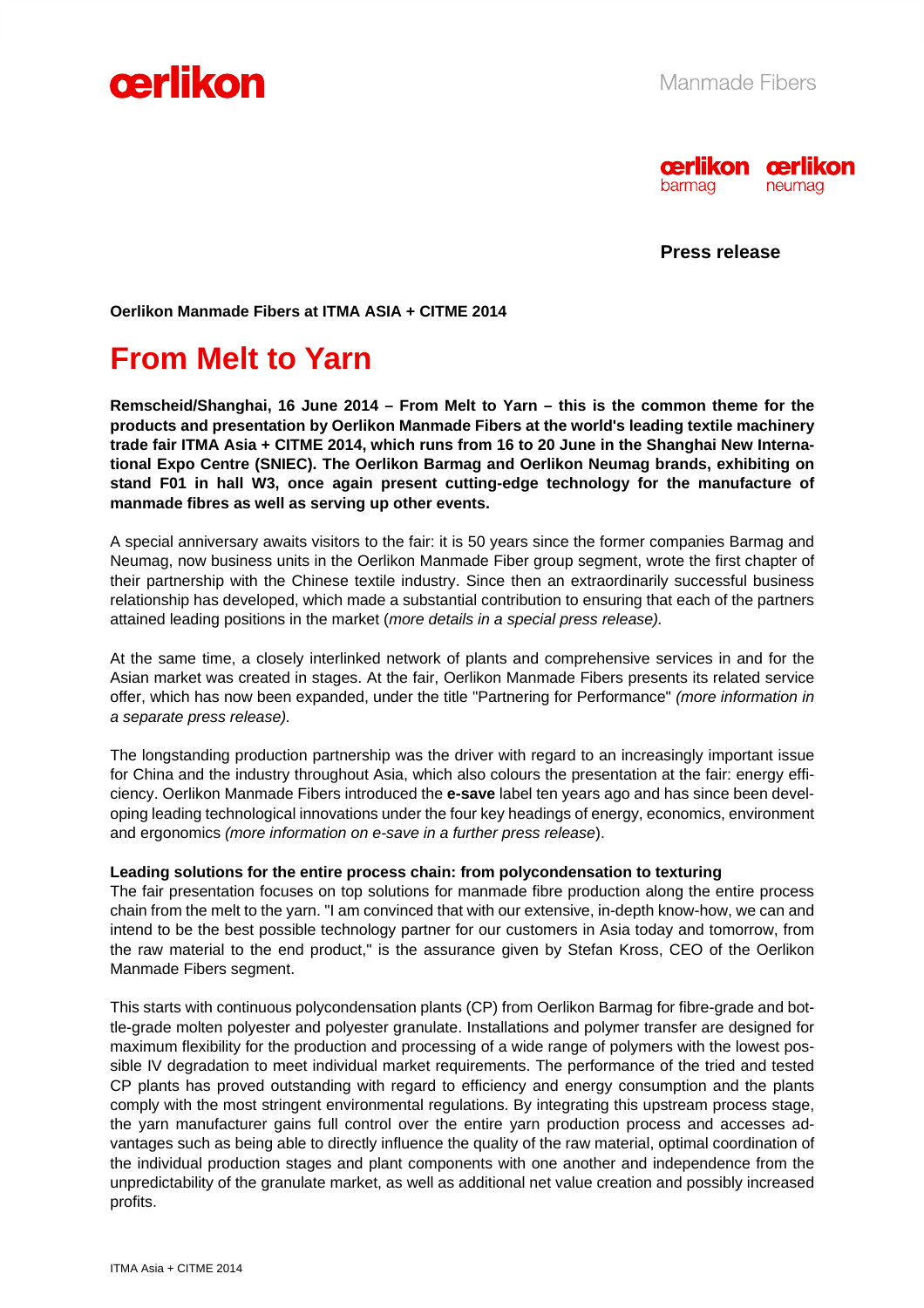

For downstream processing of the polymers into high-grade textile yarn packages, Oerlikon Barmag presents the new winding machine WINGS POY 1800. The yarn winder increases productivity by a further 20 percent on the same production area compared with its predecessor, and can take up twelve packages instead of ten. To meet the special requirements of economical nylon HOY production, the new winding-on concept of WINGS PA HOY has also been developed, which offers all the advantages of the pioneering WINGS POY technology.

## **Twice the efficiency with fine titres: eFK with Double Pack**

As a brand new DTY solution for the economical production of fine nylon or polyester yarns in the titre range from 10 to 50, Oerlikon Barmag is exhibiting an innovative feature for its manual texturing machine eFK: the Double Pack based on the eFK multispindle. Here two DTY packages per spindle double the productivity of the standard machine from 288 to 576 textured packages with the same process stability and yarn quality, but lower investment costs and reduced energy consumption. This technology also makes it possible for the first time to reliably mark defined identical package running lengths on a manual texturing machine, so as to be able to provide packages of the same running length for downstream processing. This promises major advantages in the downstream processing stages and considerable added value for the manufacturers. The known advantages and features of ATT traversing are fully retained. DTY packages can thus be produced with the optimum build and identical, adjustable density, matched to the respective requirements of downstream processing. The winding density can be optimised both for dye packages and for the maximum package weight.

The exhibition highlights also include the new, compact installation Staple FORCE S 1000 for the efficient, low-energy production of up to 15 tonnes of staple fibres per day and the economical WinTrax winder for high-performance yarns such as sensitive carbon fibres. Furthermore, the product portfolio on display covers the latest methods for environmentally friendly direct colour spinning using 3DD mixer technology as well as leading production solutions for nonwovens and BCF carpet yarns from Oerlikon Neumag. Visitors to the fair can embark on a 3D visual experience journey to the various technologies in the virtual showroom. "With offers such as these we wish to render the commitment that we make every day tangible: the commitment to creating innovative industrial solutions that always make the world of textiles a little better," says CEO Stefan Kross in summary.

#### **For further information please contact:**

André Wissenberg Head of Marketing, Corporate Communications and Public Affairs Oerlikon Manmade Fibers Segment T +49 2191 67 2331 F +49 2191 67 1294 andre.wissenberg@oerlikon.com www.oerlikon.com/manmade-fibers